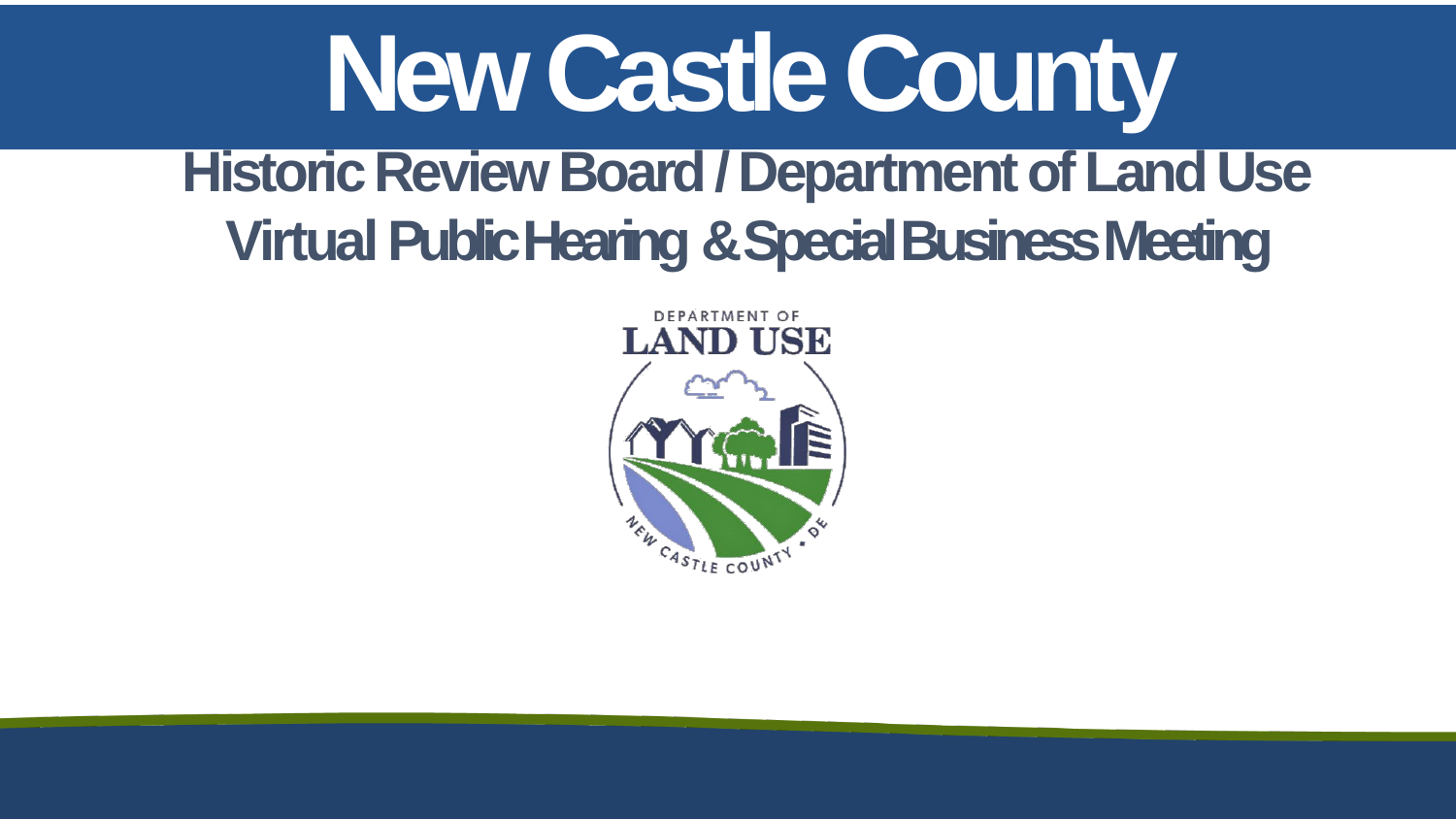### **Accessing the Hearing**

You can attend this meeting via weblink or call in at the New Castle County Department of Land Use web page : [https://www.newcastlede.gov/174/Land-Use.](https://www.newcastlede.gov/174/Land-Use) You should anticipate accessing the zoom meeting 15 minutes prior to the start of the meeting.

### **What is a Public Hearing?**

During the public hearing, applicants present to the Historic Review Board their proposed project. The Historic Review Board has the opportunity to ask questions, as well as take in public comment on applications once the applicant's presentation is complete. The Historic Review Board votes on applications during their Business Meeting, which is held on a different date.

 $G_{A S_{T/F} \cap O U} N T$ 

# **Virtual Meeting Logistics**

## *Historic Review Board Public Hearing*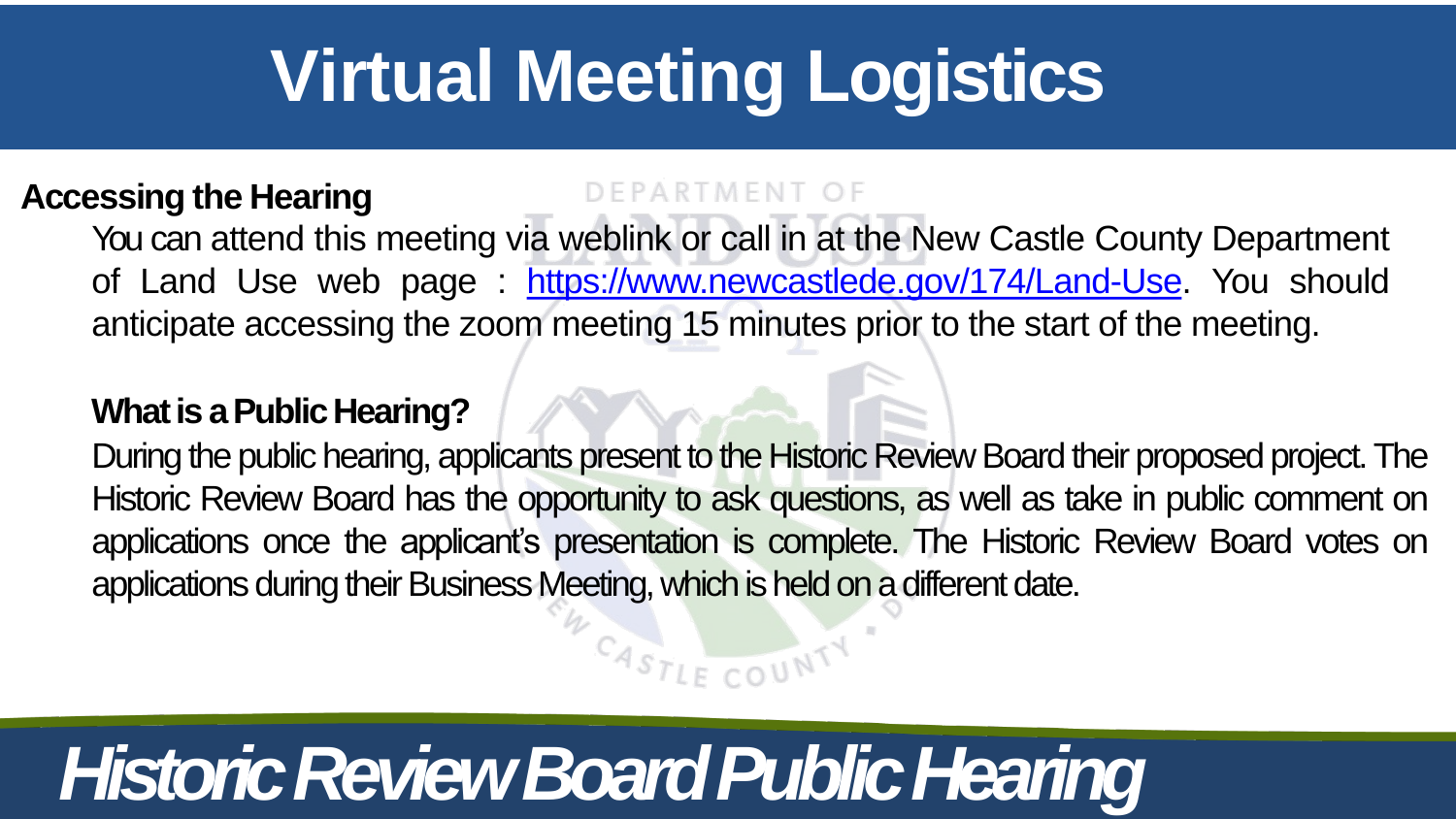# **Virtual Meeting Logistics**

**What is a Business Meeting?** Business Meetings are when the Department of Land Use presents recommendations to the Historic Review Board for consideration. The Historic Review Board renders either a decision or recommendation (whichever is required based on the type of application). Since the public record is closed, no new information on Land Use Applications is accepted at a Business Meeting. Business under consideration is not open for public comment at this meeting.



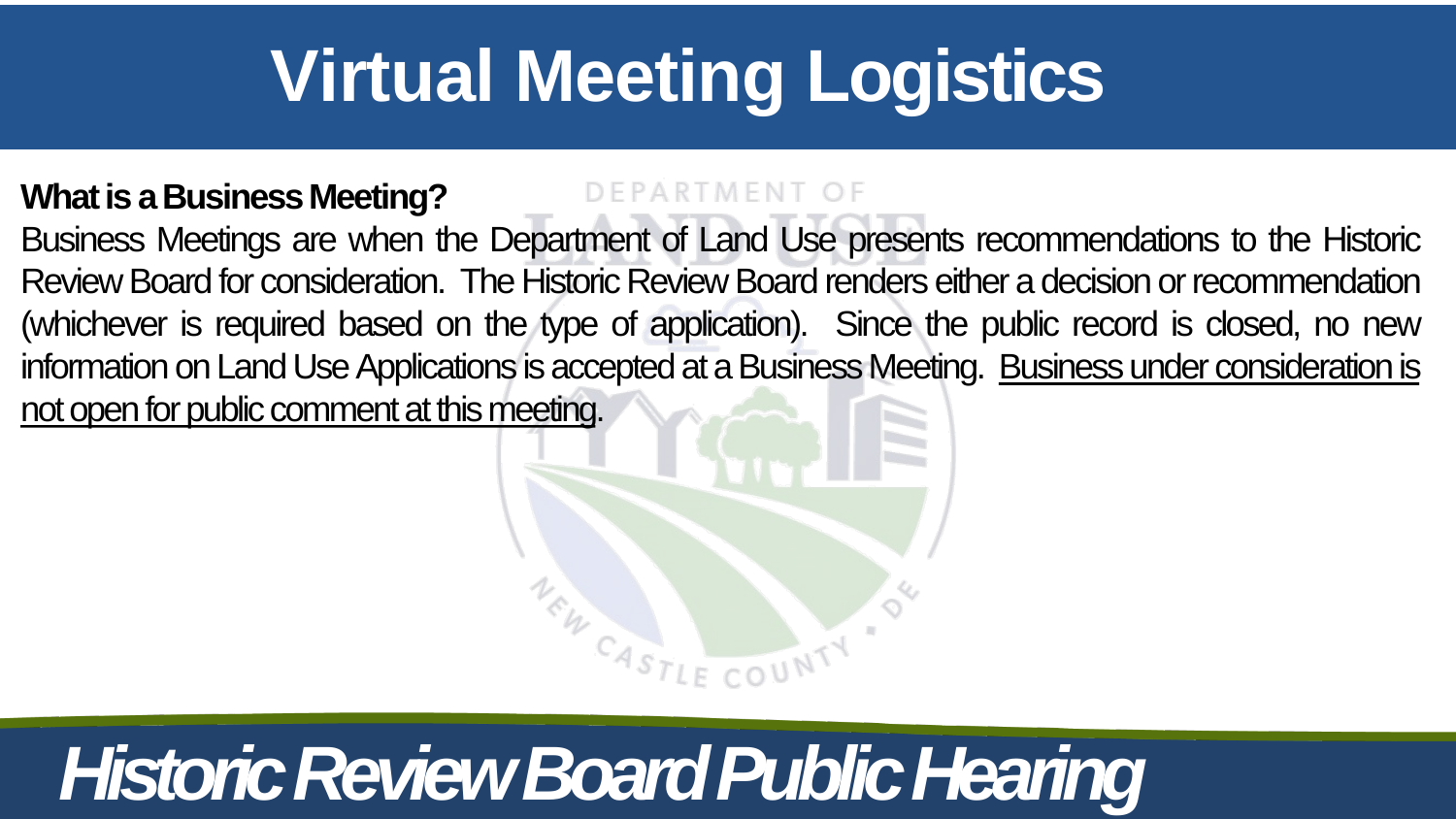## **Historic Review Board- Responsibilities**

The Historic Review Board (HRB) is a committee of nine members of the community appointed by the County Executive with the advice and consent of the County Council. Of the nine, one must be an architect and one must be from the field of historic preservation. The other seven have demonstrated interest in historic preservation, the County's history, historic architecture, and building techniques. The HRB is charged with reviewing land use applications that impact the County's historic resources, such as building permits, demolition permits, land development plans, subdivision plans, historic rezonings, and National Register Nominations. Following review and a public hearing, the HRB issues recommendations or decisions on these proposals, which are provided to the Department of Land Use as part of the application process.

The HRB, in conjunction with the Department of Land Use, is also responsible for maintaining an inventory of the County's Historic Overlay Districts and identifying situations of Demolition by Neglect. For a complete list of the responsibilities and duties of the HRB, visit Section 40.30.330.



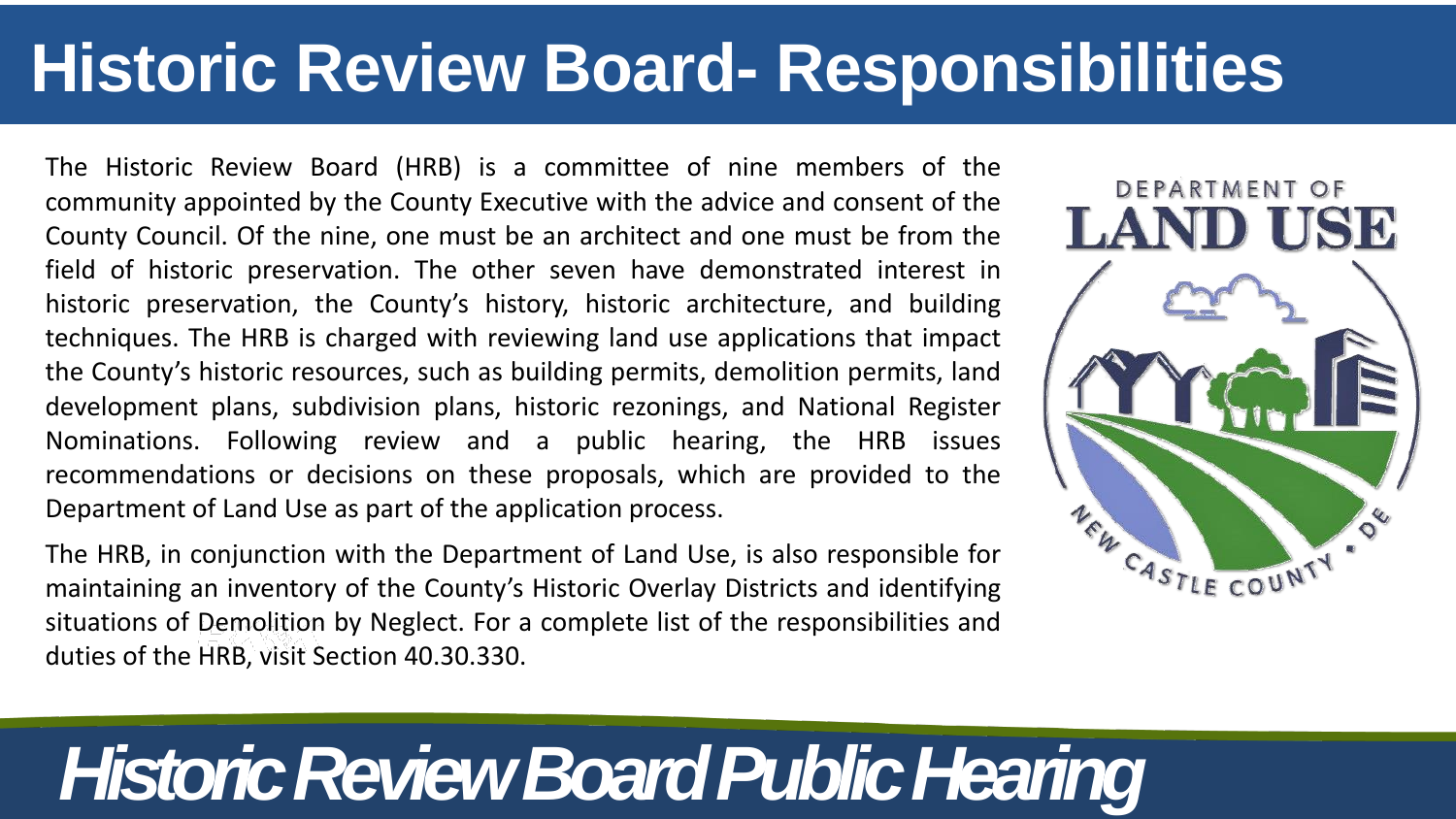## **Historic Review Board- Members**

- 1. Dr. Barbara Benson- Chairperson
- 2. John Davis, PE
- 3. John Brook, Esq.
- 4. Barbara Silber, RPA
- 5. Perry Patel, MBA, CHA
- 6. Karen Anderson, AIA, LEED BD+C
- 7. Stephen Johns, PE, PLS
- 8. Rafael Zahralddin-Aravena, Esq.
- *9. One Vacancy*



### DEPARTMENT OF LAND USE



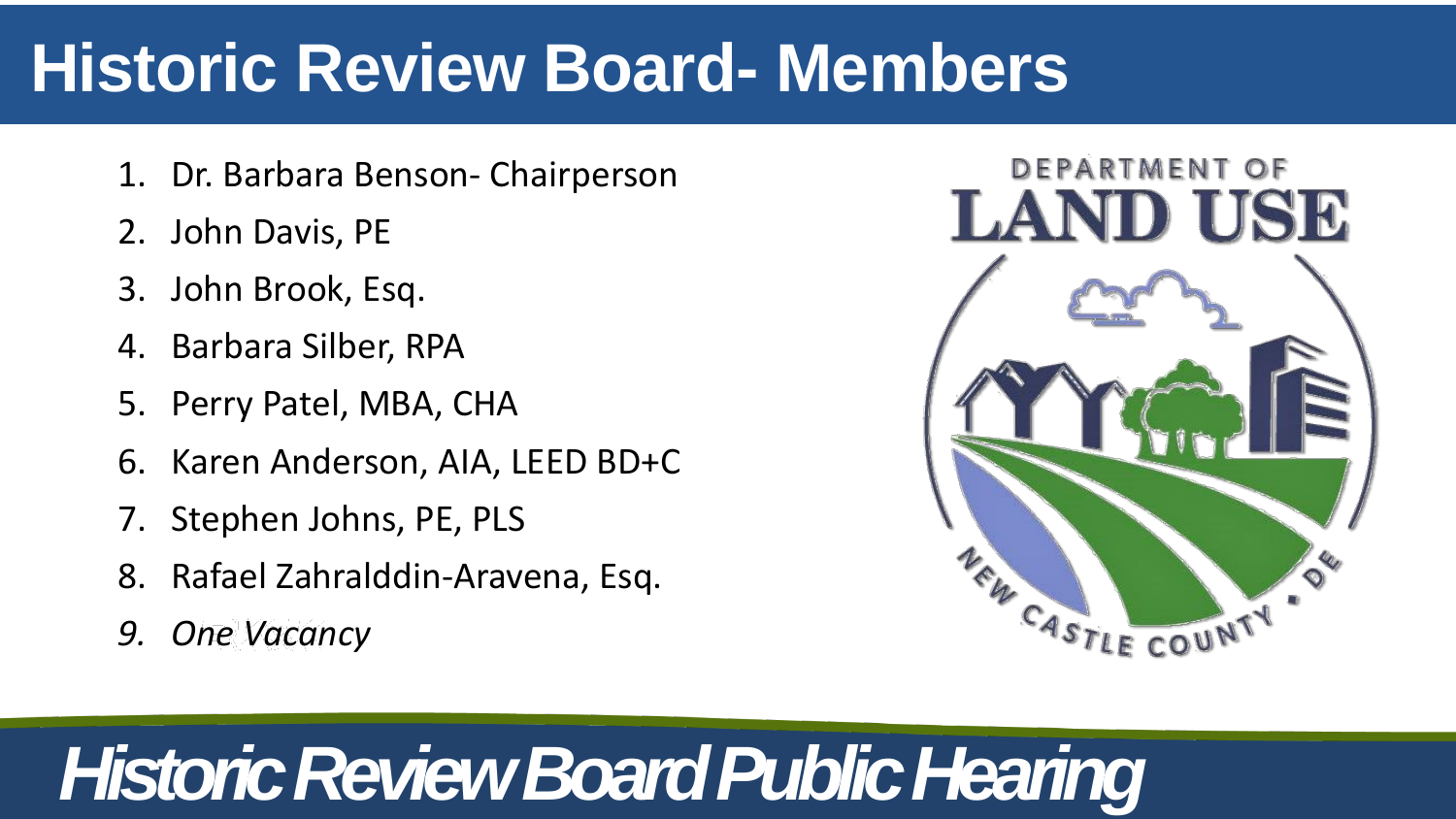### **Rules of Procedure - Agenda**

The Historic Review Board Rules of Procedure require that Public Hearings are heard in the following order:

- Call to Order
- 2. Roll Call
- 3. Introductory Remarks / Rules of Procedure
- 4. Public Hearing on Applications Advertised
- 5. Public Comment



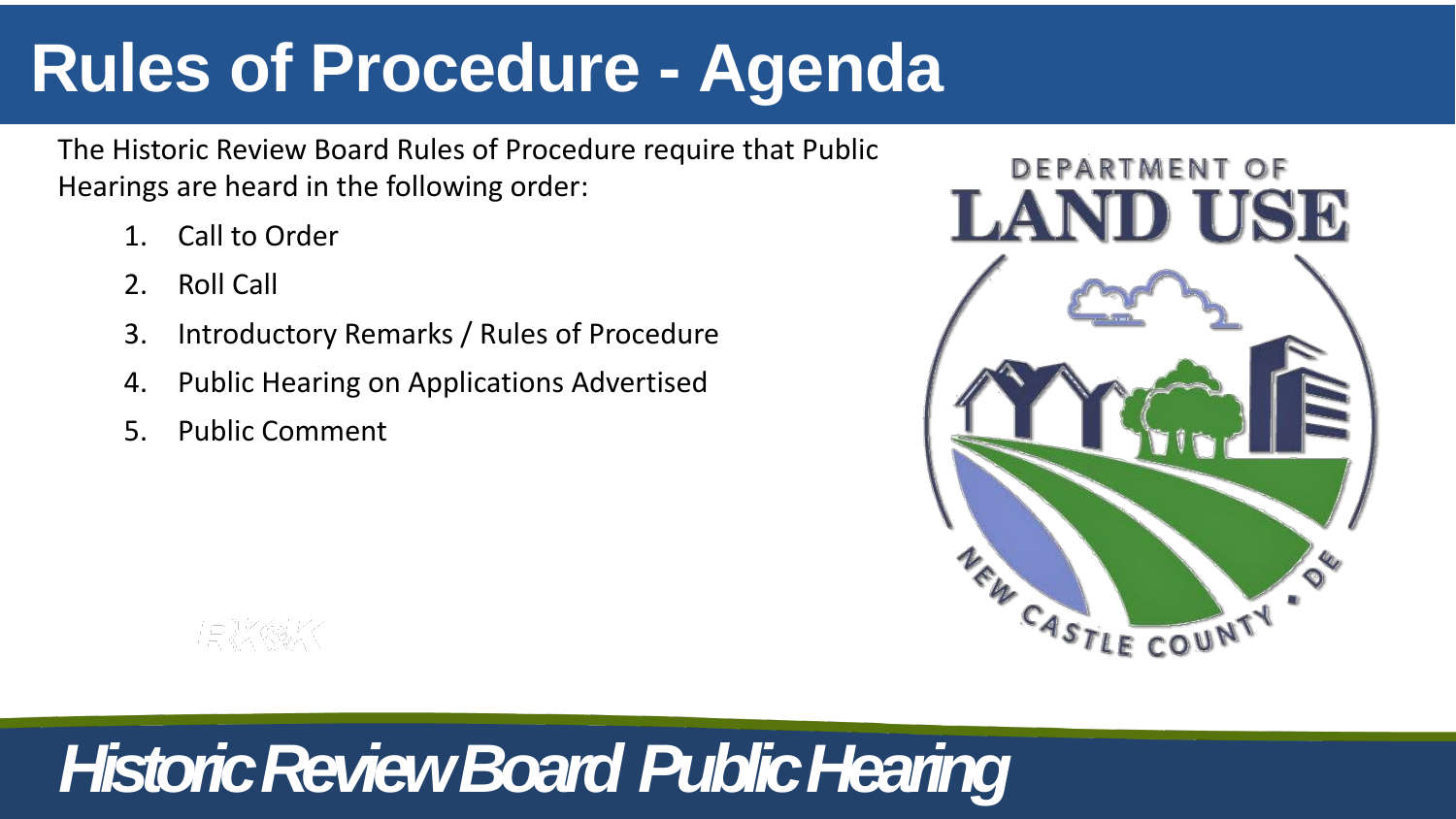## **Rules of Procedure - Agenda**

The HRB Rules of Procedure require that Business Meetings are heard in the following order:

- Call to Order
- 2. Roll Call
- 3. Rules of Procedure
- 4. Deliberation on previous public hearing applications
- 5. Report of the Preservation Planner
- 6. Report of the Chair
- Public Comment



### DEPARTMENT OF LAND USE